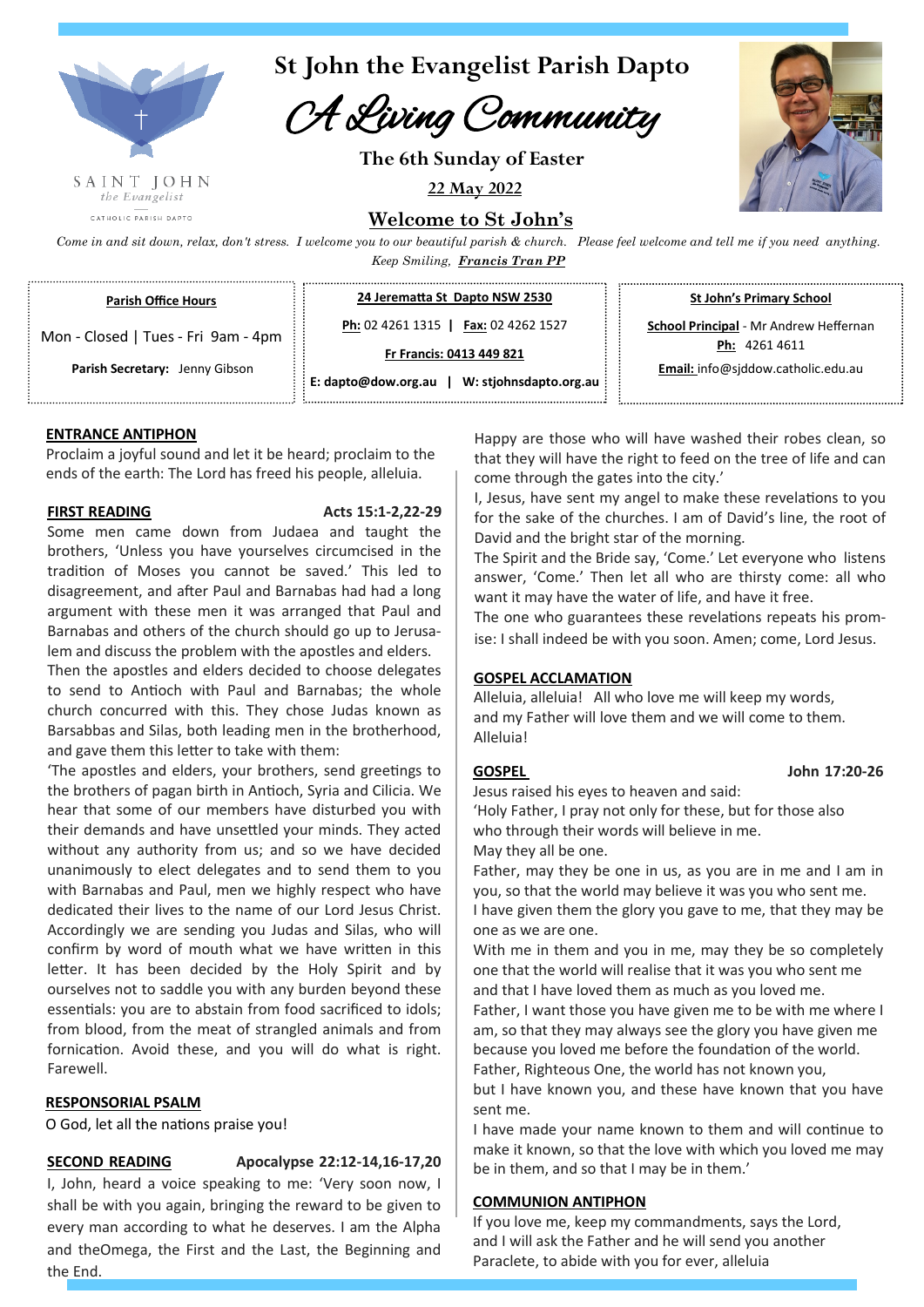## *Please Pray For the Repose of the Souls of the Faithful Departed -*

*Recently Deceased:*Patricia Donoghue, Mona Errington, Philomena Fox

*Anniversaries*: Valda Hovey

*Sick:*Daniel Sharkey, Mark Errington

*Special Intention:* Carlos & Angelina Sangco (40th wedding anniversary)

# Ť.

### **BAPTISMS**

This week we welcome in to the Catholic faith community Harlen Purcell, Jaxxon Gibb, Cooper Pemberton, Lennox Fischer

#### **A PRAYER FOR THE PEOPLE OF UKRAINE**

Gracious God, we pray for the people of Ukraine suffering from war.

May they be held in your loving care and protection and given the strength to endure their suffering and hardship.

Transform the hearts and minds of those who perpetuate the violence and oppression.

Grant wisdom to world leaders in advancing efforts toward peace; may they not be compromised by self-interest and blind indifference.

We ask all this through the intercession of Our Lady of Perpetual Help and in the name of your Son Jesus, and the Holy Spirit, now and forever. Amen.

#### **ROSARY FOR THE MONTH OF MAY**

Everyone is invited to come and say the rosary together during the month of May every Saturday evening at 4.30pm in honour of our lady. If you would like the statue of our lady in your home during May please call Paul on 0418113947.

#### **VINNIES HELP**

The Dapto Conference is still operating for crisis help (food, furniture, clothing).

A phone service is available: Mon – Fri, 9.30am - 11.30am. Ph: 0412 912 641

#### **EUCHARIST - The Sacrifice We Offer**

Join Bishop Mascord and people from across the Diocese for a Workshop on Saturday 11 June 2022 Xavier Conference Centre Wollongong (38 Harbour St), 9:30am - 2:30pm, presented by Sr Carmel Pilcher RSJ, PhD Lunch and Morning Tea provided. An opportunity to make a donation to assist in covering costs will be provided towards the end of the workshop. At this workshop we will seek to understand what the early church understood by priestly participation in the liturgy. Namely that each of us, together with our sisters and brothers in Christ, bring to the celebration the joys and hopes, grief and anxieties of our week. Ritually we place these on the Eucharistic table along with bread and wine to become the mystery of Christ's sacrifice. From the communion table we go to continue our priestly role as witnesses of Christ's love. This is a great opportunity for formation for anyone who wishes to deepen their appreciation of Eucharist.

Register by Tuesday 7 June 2022: dow.org.au/events Enquires: Anthony Rewak anthony.rewak@dow.org.au / 4222 2465

#### **ST VINCENT DE PAUL WINTER APPEAL - 28TH/29TH MAY**



 St Vincent de Paul will be conducting their annual Winter Appeal here in Dapto Parish on the weekend of 28th and 29th May. The collection will be in the form of a bucket collection at each of the weekend Masses. There will also be a dedicated EFTPOS terminal available for anyone who would like to donate by card.



All funds collected will towards assisting those in need in our local community.

#### **MASS OF THANKSGIVING FOR MR WARWICK HANSEN OAM**

Friends are warmly invited to attend a special Mass and Supper that will be held in commemoration of Mr Warwick Hansen OAM's significant service to the Catholic Diocese of Wollongong, and his retirement, on Friday 17 June 2022. 6pm Mass at St Francis Xavier Cathedral, 36 Harbour Street, Wollongong, will be followed by a light supper in the Xavier Centre's Function Room.

To rsvp to attend, please visit https://dow.sh/ HansenMass by Tuesday 7 June 2022.

If you are unable to attend and would like to leave Warwick a message, please visit https:// dow.sh/3Eg4J7S by 3PM Friday 17 June 2022. For all enquiries call: 4222 2400.

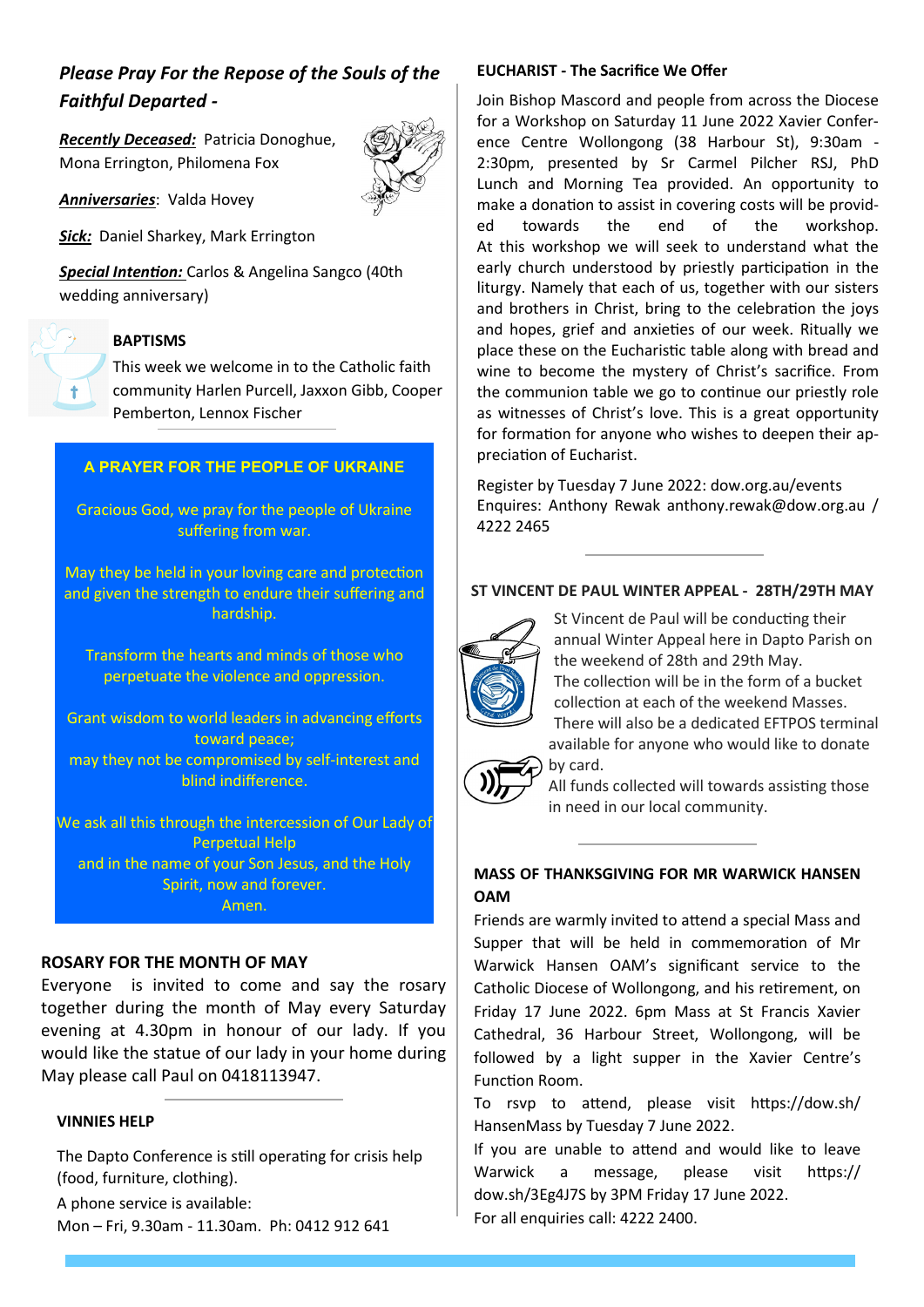#### **PLANNED GIVING**

#### **What is it? Financially supporting our Parish**

#### **There are two collections:**

The money received from first collection is for the Diocese to go towards the allowances paid to priests. The donations from second collection is for the upkeep of our parish.

#### How do we do it?

- **1.** We use the two buckets that are near the entrance to the church. Planned Giving envelopes as well as coins and notes can be placed in them as you enter or leave church.
- **2.** We can make use of the tap system adjacent to the table at the front of the church. As your card is swiped \$10 is automatically deducted from your card to our parish.
- **3.** You can contact the parish office in business hours and direct debit can be arranged. Jenny Gibson, our parish secretary, can assist you to set this up.

#### Please note:

Our pre-Covid system of passing the collection containers from parishioner to parishioner along our pews, cannot return, due to Covid safe practices.

#### Important Information

Currently, our Planned Giving donations have reduced to about 50% of pre-Covid levels, whilst, as you would be aware, the cost of living has increased. Added to this we understand that many people are moving towards cashless transactions.

As our parish slowly emerges from the Covid lockdown situation we welcome the return of many parishioners to our weekend masses. The parish is not asking you to increase your existing donations, but to recommit to regularly contributing in a way previously mentioned.

If you have any questions or need further assistance please talk to Fr Francis, Jenny Gibson or any member of the Parish Council at your convenience.

#### **The Parish Council**

#### **WORKING BEE – Church facilities**

A working bee has been arranged for Saturday  $18<sup>th</sup>$  June from 9-11am. We are keen to repaint and generally improve the toilet facilities for parishioners. We hope to revamp some of the storage facilities in the church.

If you have some spare time on that morning, please come. Refreshments will be provided afterwards.

#### **CHILDREN'S LITURGY**

We are looking to restart Children's Liturgy to coincide with the evening masses on Saturday and Sunday. We are anticipating beginning at the start of Term 3 (about half-way through July). If you are interested in assisting, please leave your contact details with Jenny at the office and we will get back to you. Please note: You will need a current Working with Children number or be willing to shortly obtain one.

#### **COFFEE AFTER MASS**

Even though we are moving towards the colder months we are keen to soon resume tea/coffee after the Sunday morning masses in the Inspiration Garden. We just need one or two volunteers to check we have the basics ready and perhaps be willing to keep this important aspect of our parish running smoothly. If you are keen to assist, please see Martin, Sarah, Steve or Liz at mass over the next couple of weekends.

#### **CWL - 50th ANNIVERSAY**

Catholic Women's League, Dapto Branch will be celebrating their 50th Anniversary with a Mass & Luncheon on Thursday 23rd June 2022. Mass will be celebrated at 11.00 am and the Luncheon will follow at Dapto Leagues Club (Sinclair Function Room) at 12.30 pm. Everyone is most welcome to join us on this occasion.

RSVP together with luncheon cost of \$50.00 is due on Friday 3rd June 2022 to President Carolyn Young at 28 Glenview Street, Dapto. Mobile No. 0438 107 252.

#### **INVITATION - PENTECOST SUNDAY**

On Pentecost Sunday, 5 June, Bishop Brian invites all those who were baptised or received into the Catholic Church over the last twelve months to celebrate, together with family and friends. This celebration will take place in St Francis Xavier's Cathedral at 2.30pm followed by refreshments in the Xavier Conference Centre.

#### **CHURCH ROSTER**

Our church roster for volunteers for reading and eucharistic ministers and money counters has been on hold for some time now due to the pandemic. We plan on restarting the roster and over the next few weeks we will be taking names of those who wish to be included on the new roster. We understand that there may be some people who were on the old roster who may not wish to return to their role and also those who would like to volunteer and be apart of the masses.

There is list in the foyer of the church, if you would like to be included in a role, please write your name and contact phone number/email down and which mass you can assist.

#### **NO RECONCILIATION**

There will be no Reconciliation on Saturday 4 June (11am -12pm) due to a funeral.